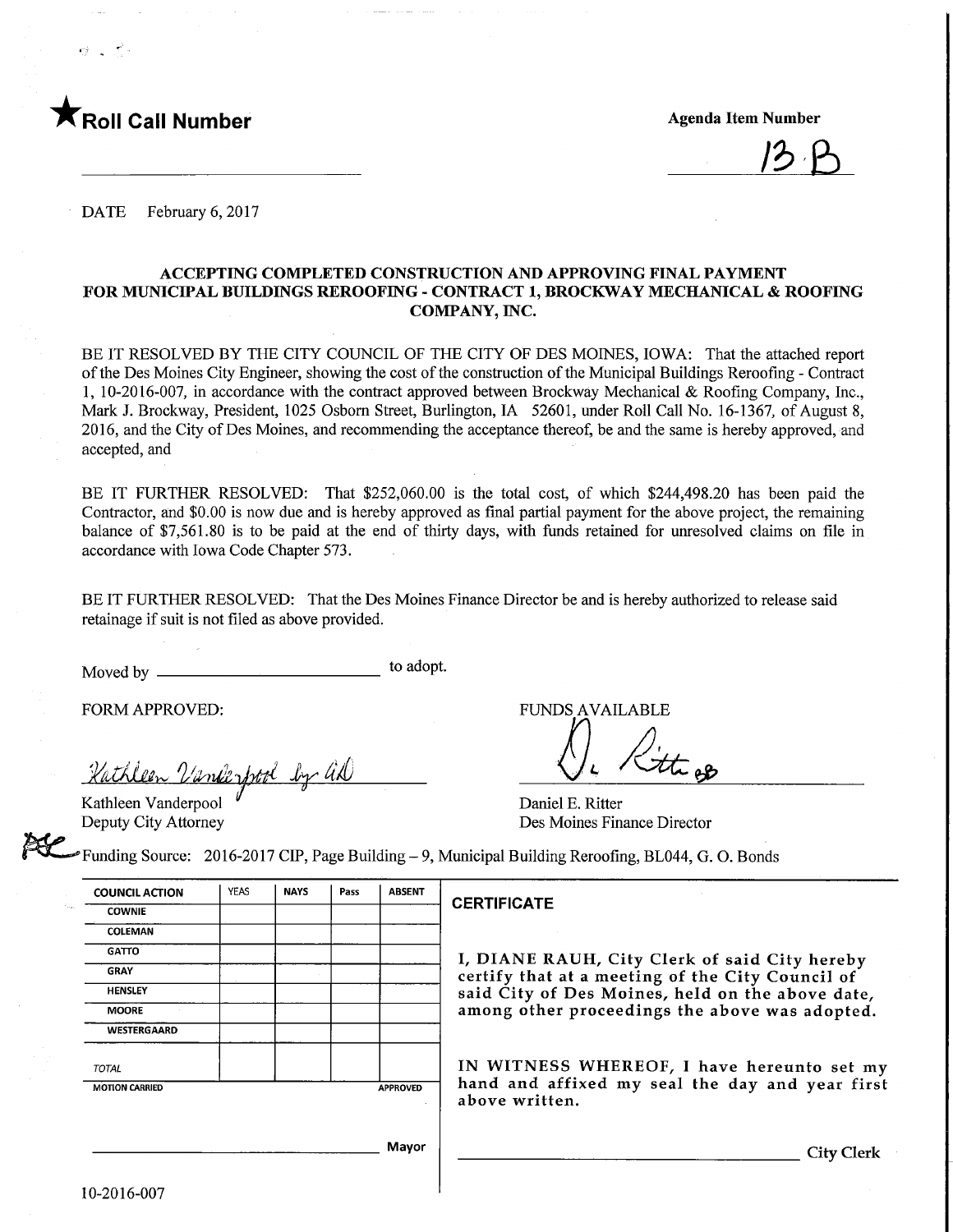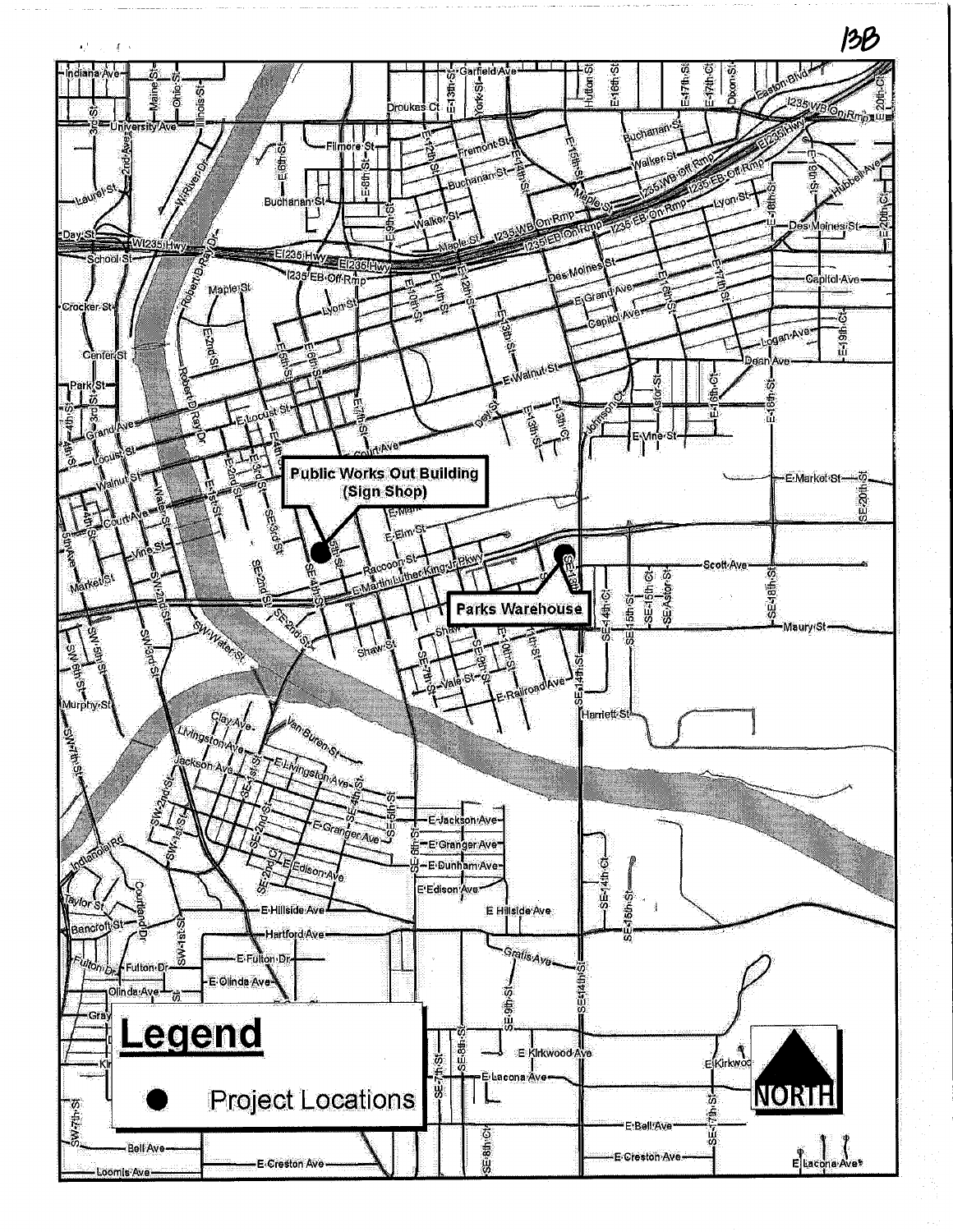# CITY OF DES MOmES, IOWA



# PROJECT SUMMARY

# Municipal Buildings Reroofing - Contract 1

# Activity ID 10-2016-007

On August 8, 2016, under Roll Call No. 16-1367, the Council awarded the contract for the above improvements to Brockway Mechanical & Roofing Company, Inc., in the amount of \$252,200.00. Tabulated below is a history of project change orders.

| Change<br>Order No. | <b>Initiated By</b> | <b>Description</b>                                   | Amount       |
|---------------------|---------------------|------------------------------------------------------|--------------|
| $\cdot$ 1           | City                | 12/21/2016                                           | \$(1,500.00) |
|                     |                     | Liquidated damages as per contract.                  |              |
| 2                   | City                | 12/15/2016                                           | \$1,360.00   |
|                     |                     | Install metal caps over exterior wall penetrations.  |              |
|                     |                     | <b>Original Contract Amount</b>                      | \$252,200.00 |
|                     |                     | <b>Total Change Orders</b>                           | \$(140.00)   |
|                     |                     | <b>Percent of Change Orders to Original Contract</b> | $(0.06)\%$   |
|                     |                     | <b>Total Contract Amount</b>                         | \$252,060.00 |
|                     |                     |                                                      |              |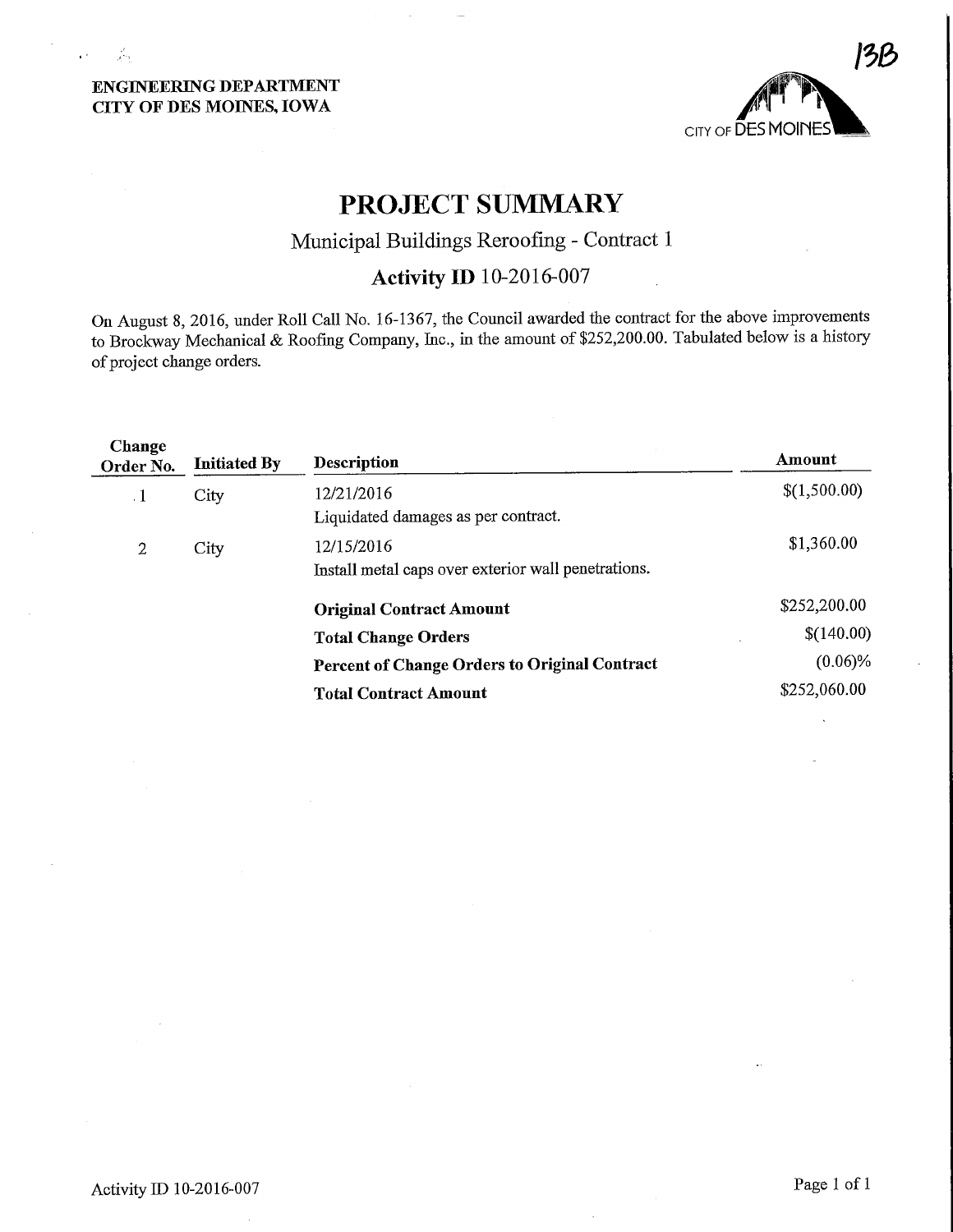

#### AGENDA HEADING:

Accepting completed construction and approving final payment for the Municipal Buildings Reroofing - Contract 1, Brockway Mechanical & Roofing Company, Inc.

#### SYNOPSIS:

Approve the Engineer's Certification of Completion, accept construction of said improvement, and authorize final payment to the contractor.

#### FISCAL IMPACT:

Amount: \$252,060.00 As-Built Contract Cost

Funding Source: 2016-2017 CIP, Page Building - 9, Municipal Building Reroofing, BL044, G. O. Bonds

#### CERTIFICATION OF COMPLETION:

On August 8, 2016, under Roll Call No. 16-1367, the City Council awarded a contract to Brockway Mechanical & Roofing Company, Inc., Mark J. Brockway, President, 1025 Osbom Street, Burlington, IA 52601 for the construction of the following improvement:

Municipal Buildings Reroofmg - Contract 1, 10-2016-007

The improvement includes the complete removal of the existing roofing materials and installation of a fully adhered white EPDM (ethylene propylene diene terpolymer) roof on two municipal buildings; all work in accordance with the contract documents including Plan File Nos. 574-001/004, located at Parks Warehouse, 1300 Scott Avenue and Public Works Out Building, 216 S.E. 5th Street, all in Des Moines, Iowa

I hereby certify that the construction of said Municipal Buildings Reroofing - Contract 1, Activity ID 10-2016-007, has been completed in substantial compliance with the terms of said contract, and I hereby recommend that the work be accepted. The work commenced on September 12, 2016, and was completed on January 20,2017.

I further certify that \$252,060.00 is the total cost of said improvement, of which \$244,498.20 has been paid the Contractor and \$0.00 is now due and is hereby approved as final partial payment for the above project, the remaining balance of \$7,561.80 is to be paid at the end of thirty days, with funds retained for unresolved claims on file in accordance with Iowa Code Chapter 573. The amount of completed work is shown on the attached Estimate of Construction Completed.

Umela 2 Coolsey po

Pamela S. Cooksey, P.E. Des Moines City Engineer